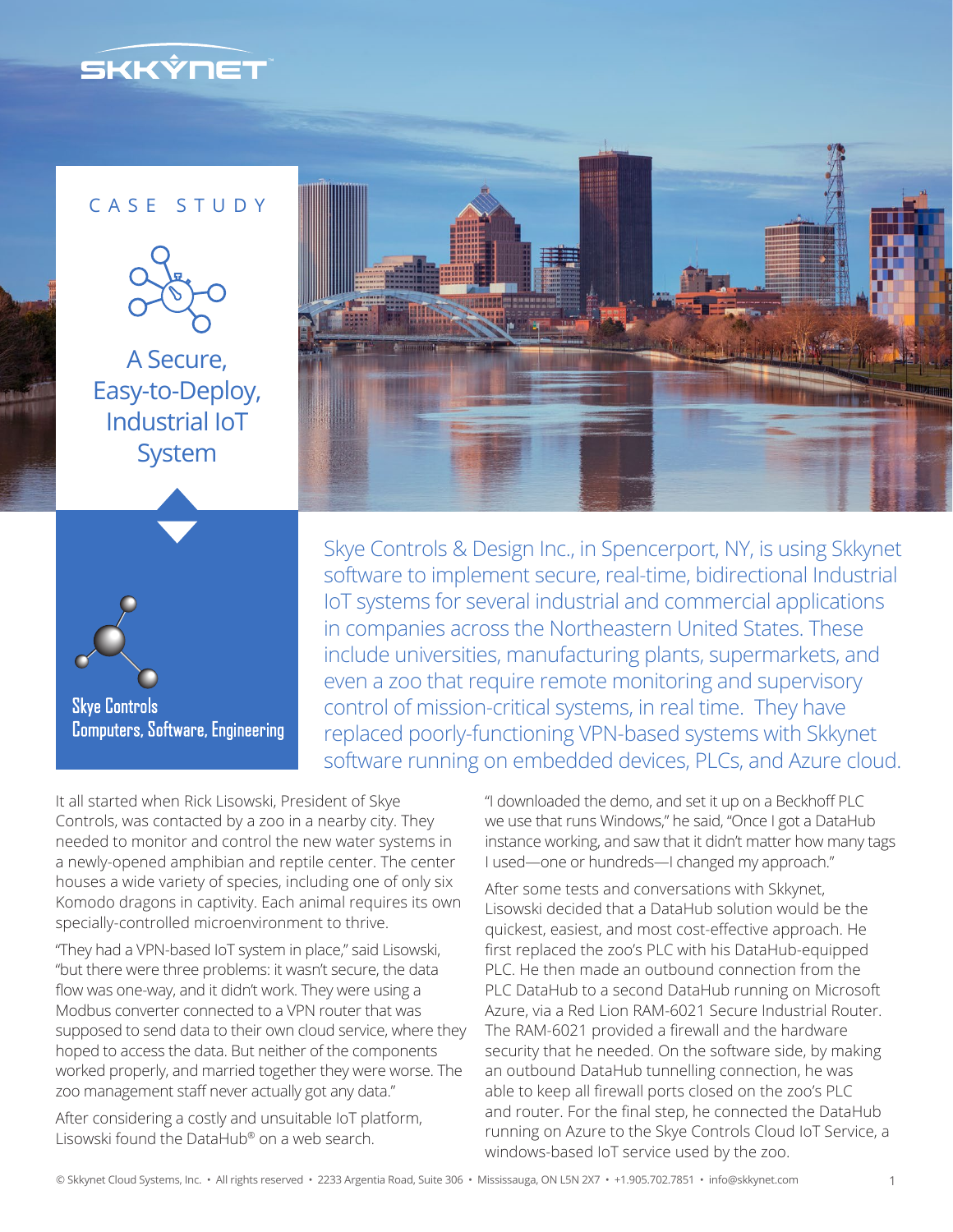

**Beckhoff PLC systems:** The device or equipment connects to a Beckhoff PLC running the DataHub. That DataHub connects by DHTP via a Red Lion RAM-6021 router to a DataHub instance running on Azure Windows Server. That DataHub instance can then connect to other programs on the Azure server, like a database or a web HMI.

The result is a real-time, end-to-end, bidirectional data path from the water filtration systems to the zoo management offices. "The staff and management are really pleased," Lisowski said. "Now they can monitor each specialized environment from anywhere that has Internet access. They can make changes to temperature and humidity settings in the real-time graphical display right from their desktop. And a huge plus is that the DataHub is secure by design, running behind closed firewalls yet it still lets you read and write data in both directions."

Before long, other organizations with similar needs for remote access to data started getting in touch with Skye Controls. Some of them were working with the same VPNbased system that the zoo had been using. The facilities manager at Rochester Institute of Technology (RIT), responsible for water filtration for specialized laboratory use had been tinkering with the VPN system for close to a year, and had not managed to get any data flow at all. They had a high-tech process that needed precise, robust, realtime control, and were willing to try a new approach.

"I came into the RIT lab with my Red Lion box, connected it up, and had a system up and running in 40 minutes," Lisowski said. "Now the manager logs in, sees his data, and he's happy."

Another nearby university had a similar requirement for water filtration control for their medical labs. Lisowski

installed a slightly modified system for them that included a Red Lion Data Station Plus protocol converter to allow them to connect their in-house Allen-Bradley PLC.

In addition to these single installations, Skye Controls is working with a large supermarket chain. Each of their stores needs to purify city water to very high standards, and then monitor all usage for customer consumption, cooking, baking, and sanitation. The data connection is also used for supervisory control, and for creating archives to support the planning and engineering of future systems for new stores. Of course, the connection must not compromise the security of the hundreds of thousands of consumer credit card transactions processed daily. Lisowski's Beckhoff PLC/Red Lion/DataHub combination met all of these requirements, and a few more.

"Part of the challenge was that they needed a way to manipulate data in the cloud," said Lisowski. "They wanted to do math, to make real-time calculations on the data. We use the DataHub's Scripting feature to write to and convert the data as it passes through the system. Also, because they can read and write data in both directions securely, we allow them to change set points and other values right on the fly, from web HMIs at remote engineering stations. They can alter scaling, set alarms and adjust set points, open and close valves if they need to, and do all the overrides required, all through the web interface."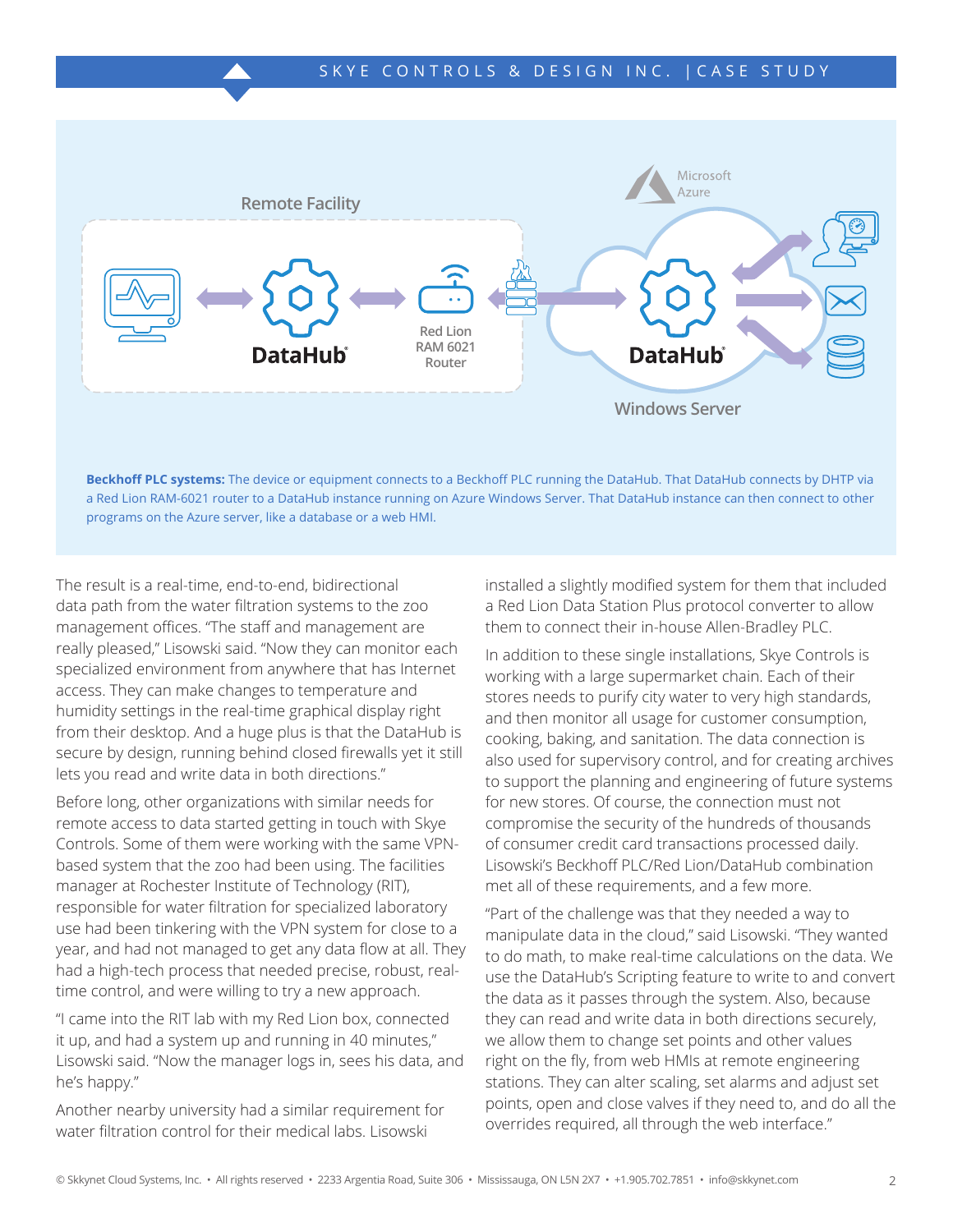In these real-world industrial IoT implementations, Lisowski gained a deeper understanding of some of the pluses and minuses of various protocols, such as OPC UA and MQTT. "OPC UA is cool," he said, "but it's a pain in the rear to use. Setting up the Beckhoff PLC, and getting data in and out with the DataHub is much easier. Three clicks and you're done. Configuring OPC UA was more difficult than I wanted it to be."

"The supermarket chain wanted to write the data to a database," he continued. "The beautiful thing about the DataHub is that we can do that without relying on some MQTT message thing that might or might not work. I didn't want to risk sending commands and not have it work. We wanted real, solid, live connections all the time. We wanted to monitor systems online with heartbeat timers, and we couldn't do that with MQTT. The other system used MQTT, and users could never be sure if data was getting there, so they couldn't be completely sure whether, for example, the water was on or off. In an industrial system with water

pressures of 3000 pounds psi, you can't take a chance. You need to know."

"I use a heartbeat timer. Every five seconds, a DataHub script at each remote location writes to the cloud, and the DataHub on Azure writes back. That script checks the round-trip heartbeat traffic, and if it stops, it triggers a write to an alarm point. We use that to send the customer an email, or take any other action that they have requested. For example, if the DataHub monitoring data on Azure suddenly can't see node 10, it will send an email or maybe a text message."

Some of the grocery stores had equipment that communicated by Modbus. Since the RAM 6021 supports Modbus, Lisowski was able to remove the Beckhoff PLC from the communication chain, and instead use the Skkynet ETK on the RAM 6021. This has become one of his standard configurations for customers whose equipment is Modbus-enabled.



**Non-PLC systems:** The device or equipment connects by Modbus directly to a Red Lion RAM-6021 router running the ETK. The ETK connects outbound by DHTP to a DataHub instance running on Azure Windows Server. That DataHub can then connect to other programs on the Azure server, like a database or a web HMI.